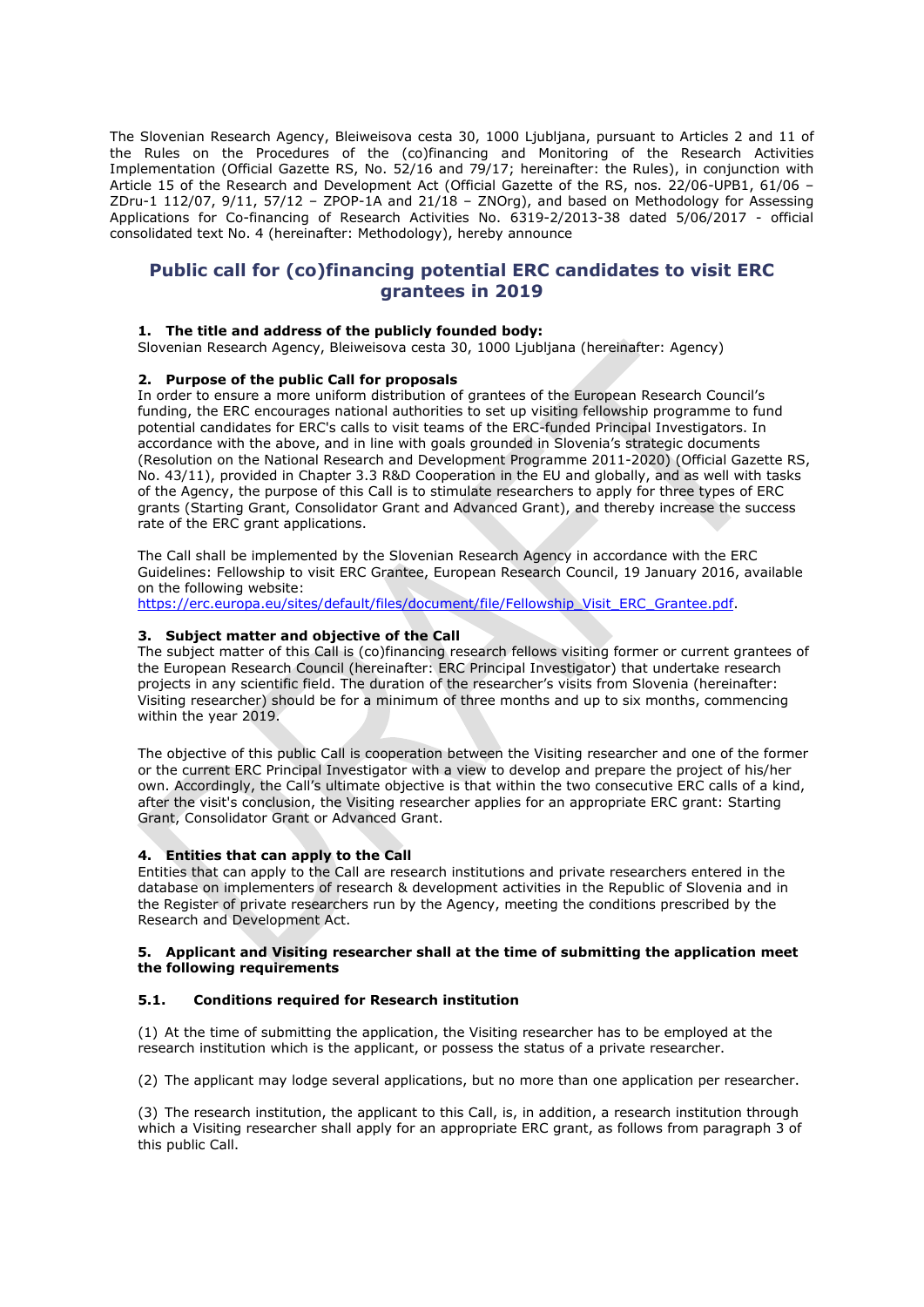(4) The applicant has to submit a signed statement declaring that the Visiting researcher shall apply for an appropriate ERC grant within the two consecutive calls of a kind after the visit's conclusion, as follows from paragraph 3 of this public Call. In cases where the latter is unfulfilled, the Agency shall claim the funds paid;

# **5.2. Conditions required for Visiting researcher**

- (1) A Visiting researcher must fulfil conditions required for the Principal Investigator as laid down in the Research and Development Act, the Rules, the Rules on the criteria for evaluating project leader qualifications (Official Gazette RS, No. 53/16), and Methodology (Chapter A. General, Part III. Quantitative entry conditions for mentors, principal investigators of projects and programmes). The compliance with conditions shall be checked on the closure date of the Call.
- (2) The Visiting researcher ought to have a research number meaning he/she is in the database on implementers of research & development activities in the Republic of Slovenia or in the Register of private researchers run by the Agency.
- (3) The Visiting researcher has to submit a signed statement declaring that he/she shall apply for an appropriate ERC grant within the two consecutive ERC calls of a kind after the visit's conclusion, as follows from paragraph 3 of this public Call. In cases where the latter is unfulfilled, the Agency shall claim the funds paid;
- (4) The Visiting researcher, who has already visited the ERC Principal Investigator on the basis of this Call, cannot submit any other application to the public Call for (co)financing potential ERC candidates to visit ERC grantees.

## **6. The application shall include:**

- (a) Outline of the disposition of a future worked out scientific research project submitted as proposal to one of the ERC's main calls. The outline should be written in Slovene and English language in the form prescribed. The maximum length of the outline of the disposition should not exceed 15 pages in both language cases. Related tables, graphs and other visual elements could be attached as file to the application form, but no more than 5 pages and using portable document format (pdf);
- (b) Signed statement of the Visiting researcher declaring that he/she shall at the time of submitting proposal to one of the ERC's main calls meet the requirements of the call submitted: https://erc.europa.eu/;
- (c) Signed statement of the applicant and Visiting researcher declaring that the latter shall apply for an appropriate ERC grant within the two consecutive calls of a kind after the visit's conclusion, as follows from paragraph 3 of this public Call;
- (d) Curriculum vitae showing compliance with the conditions for assessing the scientific excellence of the researcher, as follows from paragraph 8.b. of this Call. The form of the Curriculum vitae should be consistent with the ERC's instructions: https://erc.europa.eu/;
- (e) Letter of support of the ERC Principal Investigator and hosting research institution with the prescribed elements:
	- acquaintance of the ERC Principal Investigator and his/her research institution with the requirements of the ERC Fellowship initiative;
	- acquaintance of the ERC Principal Investigator with the proposed research of the Visiting researcher;
	- expert opinion of the ERC Principal Investigator on the outlined research project of Visiting researcher (strengths and weaknesses, potential success in the future ERC calls),
	- description of the strategic plan for an active inclusion of the Visiting researcher into an ongoing project of the ERC Principal Investigator;
- (f) Statement on the acceptance of invitation conditions.

## 7. **Evaluation procedure**

The evaluation procedure is conducted by the Temporary expert body (hereinafter: TEB) appointed by the Scientific Council of the Agency (hereinafter: SCA). The SCA shall adopt the decision on appointing the Chairperson, the Deputy Chairperson and members of the TEB, setting out their duties and duration of the term. Composition of the TEB shall cover all scientific disciplines whose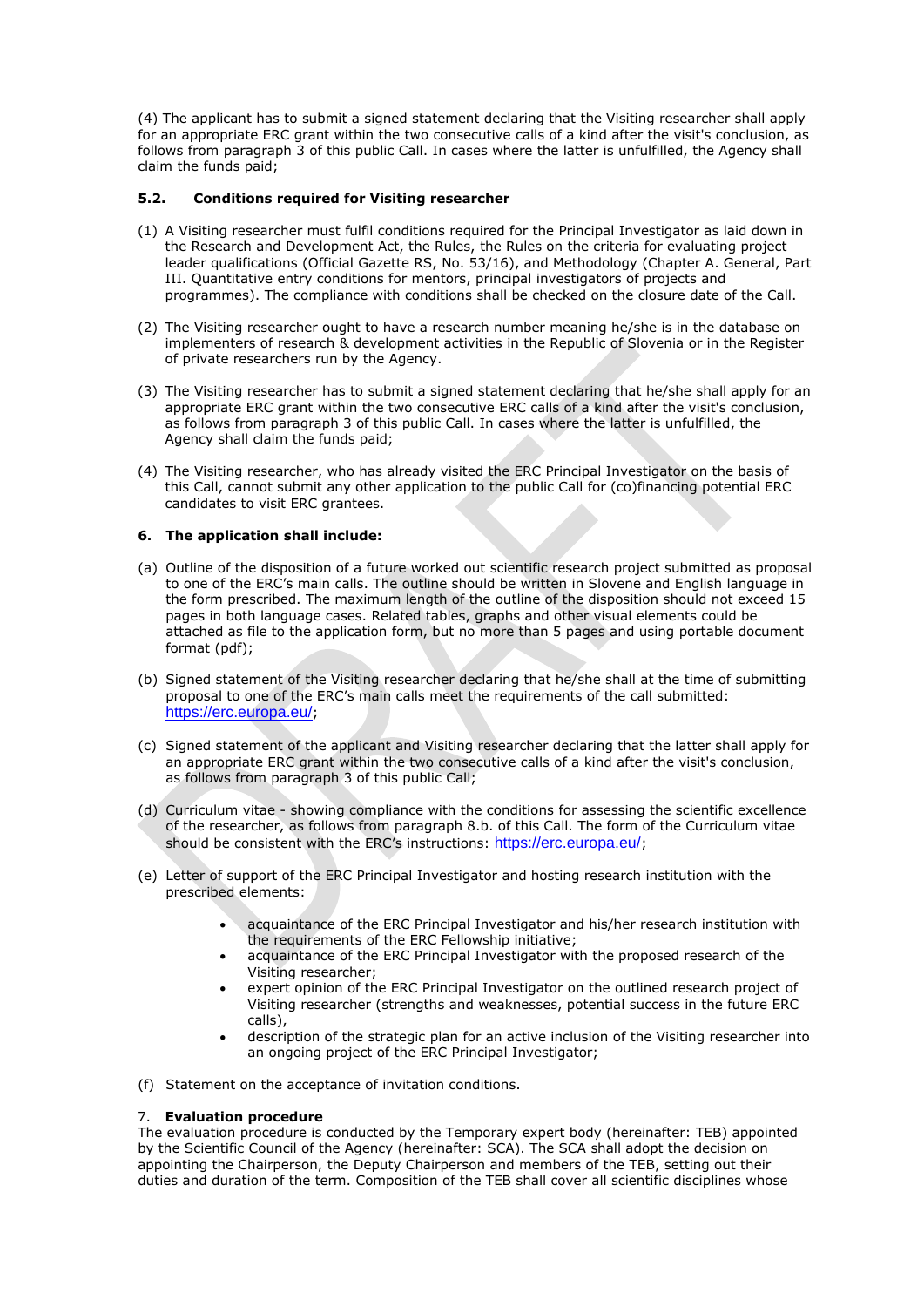applications are submitted. TEB is composed of members of the Scientific Council of the Disciplines and Slovenian reviewers of the ERC projects within Horizon 2020, namely one of them for each scientific discipline.

Members of the TEB shall appoint two reviewers for each application submitted, taking into account the content of individual application. The reviewers are selected from the list of the foreign experts run by the agency, from the list of the Slovenian reviewers of the ERC projects within Horizon 2020, and as well from the list of members of the Scientific Council of the Disciplines. When selecting reviewers, priority shall be given to the foreign reviewers.

Every application is assessed by two reviewers, whereby one of the two is the reviewer – rapporteur. Reviewers evaluate individual elements of assessment by completing the evaluation form which contains a numerical and descriptive assessment of individual criterions – an individual report. After consulting the other reviewer, the reviewer – rapporteur prepares in a systematic and orderly manner the combined work report with an overall assessment for each criterion. The coordinated report is signed by both reviewers.

Members of the TEB shall then review the received reviewer's reports. In the event of a significant number of applications reaching the threshold for inclusion into the draft list of projects, and thereby exceeding the available funds for co-financing, an integral part of the evaluation process shall be an oral hearing (interview). The oral hearing is intended only for those applications whose total score is equal to the lower marginal threshold, which in the present case is determined by the funds available and by the principle of inclusion of all scientific disciplines whose applications are submitted. The oral hearing shall be assessed by at least two members of the TEB, whereby one of the members of the TEB ought to be from the scientific field of application submitted. The presentation is evaluated with an assessment from 0 to 5, whereby the quality of the application, academic age of the researcher and his/her prospects for success in the future ERC call shall be considered. The evaluation of the hearing is complementary to the overall assessment.

At the end of the evaluation procedure the TEB shall prepare a final evaluation of the applications and the financially evaluated priority list of applications, taking into account the principle of representation of all scientific disciplines in such a way that at least one positively assessed application for each discipline is included in the priority list. Ranking list of all other applications shall be carried out on the grounds of the overall assessment. The draft priority list of applications for cofinancing is then submitted for discussion to the SCA. The decision on the selection of applications for (co)financing is adopted by director of the agency upon the proposal from the SCA.

#### **8. Assessment criteria**

The detailed evaluation elements applying to the excellence of the research project are set out below.

- a) In terms of research project quality criterion and in line with Article 99 of the Rules, the following indicators shall be considered:
	- To what extent does the proposed research address important challenges?
	- To what extent are the objectives ambitious and beyond the state of the art (e.g. novel concepts and approaches or development across disciplines)?
	- To what extent is the concept sound and the proposed timescales and resources necessary and properly justified (based on the outline of a scientific research project)?
	- To what extent is the proposed research methodology appropriate to achieve the goals of the project (based on the outline of a scientific research project)?
- b) In terms of researcher scientific quality and in line with Article 99 of the Rules, the following indicators shall be considered:
	- To what extent have the achievements of the researcher typically gone beyond the state-of-the-art?
	- To what extent does the researcher provide evidence of creative independent thinking?
	- To what extent has the researcher demonstrated the ability to propose and conduct ground-breaking research?
- c) Partnership quality is assessed against the Application form and the Letter of support of the ERC Principal Investigator, as follows from paragraph 6.e., whereby the following shall be taken into consideration: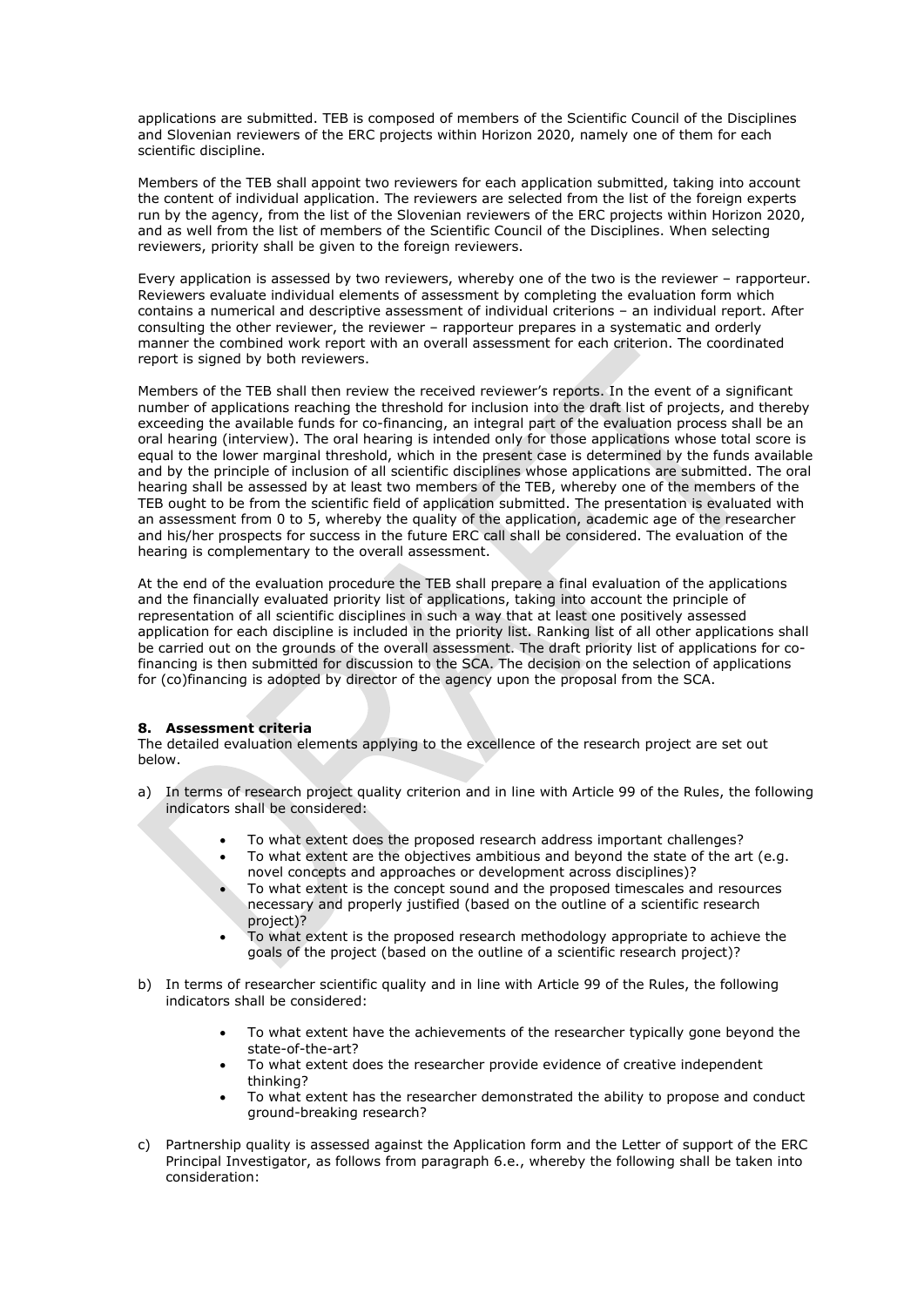- To what extent does the proposed research project correspond with the ongoing research project of the ERC Principal Investigator?
- To what extent is the proposed plan for an active inclusion of the Visiting researcher into the ongoing project of ERC Principal Investigator well-defined and feasible?
- To what extent is the relevant research infrastructure available to the Visiting researcher?

Each criterion is assessed on a scale from 0 to 5 in accordance with paragraph 5 of Article 33 of the Rules. For admission to the selection for the co-financing application must reach the threshold of three points for each criterion and 10 points in total. In the event that the application fails to achieve the threshold, it will be rejected.

### **9. The amount of available funds for the call and (co)financing of the visits**

The planned annual amount for the Call is **EUR 240.000**.

The Call shall be implemented in line with the funds earmarked in the budget of the Republic of Slovenia and the Agency's budget.

The Agency shall, in respect to this Call, (co)finance Visiting researcher's visits with:

• a reimbursement of expatriation allowances, including accommodation costs, costs of one roundtrip to and from the city of the ERC research group, the cost of public transport to the place of the host institution, and meal expenses in total sum of 1.550 EUR per month, multiplied by the Country correction coefficient for living allowance, attached as an Annex to the invitation documentation. For countries where the correction coefficient is not indicated in this Annex, a correction coefficient of 100 is to be taken into account.

The Agency shall (co)finance Visiting researcher's visits for a minimum of three months and up to six months. The Agreement between the Agency and the applicant sets out the amount as well as the rights and obligations and the terms and conditions applicable to the grant awarded.

A Visiting researcher who has visited the ERC Principal Investigator on the basis of this Call has to submit a final work report of the visit, using the form specifically designed for this purpose. Final work report should be delivered within 30 days after the visit's conclusion. The report has to be signed by both the Visiting researcher and the ERC Principal Investigator.

#### **10. Method, form, and deadline for submitting applications**

#### **10.1. Submitting the application form with a digital signature**

(1) An application to the Call is made and submitted by an application form using the ARRS-MS-ERC-FS-JR-Prijava/2018 on the Agency's web portal [eObrazci.](https://www.arrs.gov.si/eObrazciLogin/Login.aspx) A submitted application shall be considered complete if it contains both digital signatures (of the authorized person of the RI and the researcher).

(2) The application shall be submitted both in Slovene and English.

(3) An application shall be deemed duly if it is secured with both digital signatures on the web portal [eObrazci](https://www.arrs.gov.si/eObrazciLogin/Login.aspx) by **10 January 2019, 14:00.**

#### **10.2. Submitting the application form without a digital signature**

(1) If the applicant and/or the researcher have no digital signature, the application form should be submitted unsigned in electronic form to the Agency's [eObrazci](https://www.arrs.gov.si/eObrazciLogin/Login.aspx) web portal and in print, bearing the original signature of the authorized person of the RI and the researcher respectively and the stamp of the RI.

(2) Both electronic and printed forms of the application have to be completely the same in terms of content.